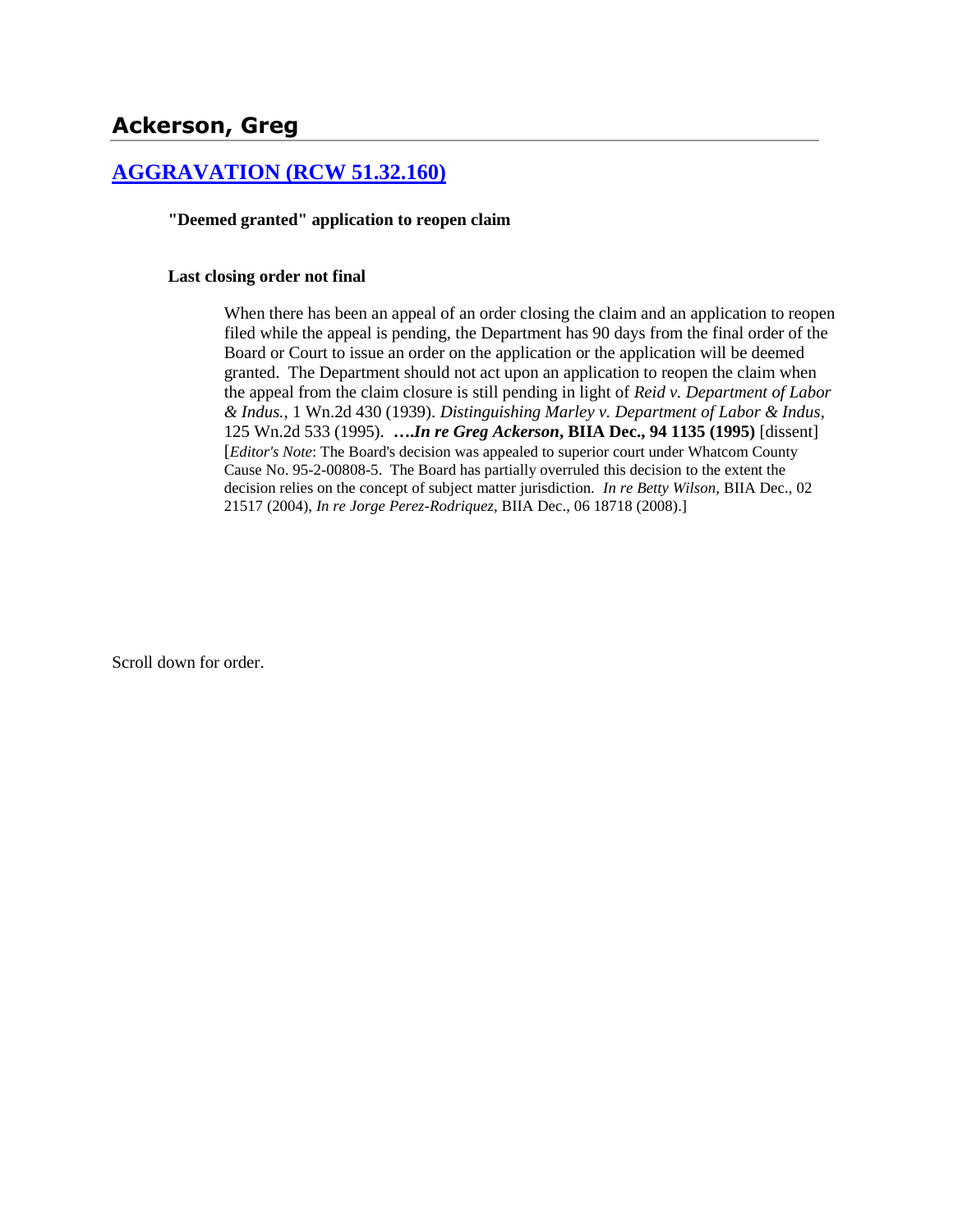### **BEFORE THE BOARD OF INDUSTRIAL INSURANCE APPEALS STATE OF WASHINGTON**

**)**

# **IN RE: GREG L. ACKERSON ) DOCKET NO. 94 1135**

**CLAIM NO. T-193971 ) DECISION AND ORDER**

APPEARANCES:

Greg L. Ackerson, by Knies, Robinson & McMullen, per Lyle O. Hanson

Intalco Aluminum Corp., by Thomas G. Hall & Associates, per Thomas G. Hall

This is an appeal filed by the claimant, Greg L. Ackerson, on February 18, 1994, with the Board of Industrial Insurance Appeals, from an order of the Department of Labor and Industries dated February 10, 1994, which cancelled previous orders of August 24, 1992 and October 14, 1993, and further, denied the application for reopening the claim filed on August 10, 1992, on the basis that the covered condition had not objectively worsened since the final claim closure. **REVERSED AND REMANDED**.

# **DECISION**

Pursuant to RCW 51.52.104 and RCW 51.52.106, this matter is before the Board for review and decision on a timely Petition for Review filed by the self-insured employer, Intalco Aluminum Corporation, to a Proposed Decision and Order issued on September 23, 1994, granting the claimant's motion for summary judgment; concluding that the application to reopen the claim filed on August 10, 1992, is deemed granted by operation of RCW 51.32.160; and reversing and remanding the order dated February 10, 1994, to the Department with directions to reopen the claim and take such action as may be indicated by the law and the facts.

We are in agreement with the analysis contained in the Proposed Decision and Order, but have granted review to further consider that analysis in light of a recent Washington Supreme Court case, Marley v. Department of Labor & Indus., 125 Wn.2d 533 (1995). The discussion in Marley concerning what constitutes a lack of subject matter jurisdiction, however, does not cause us to change our belief that in the instant case the Department lacked subject matter jurisdiction to issue the order denying the aggravation application on August 24, 1992. We believe this case is distinguishable from Marley.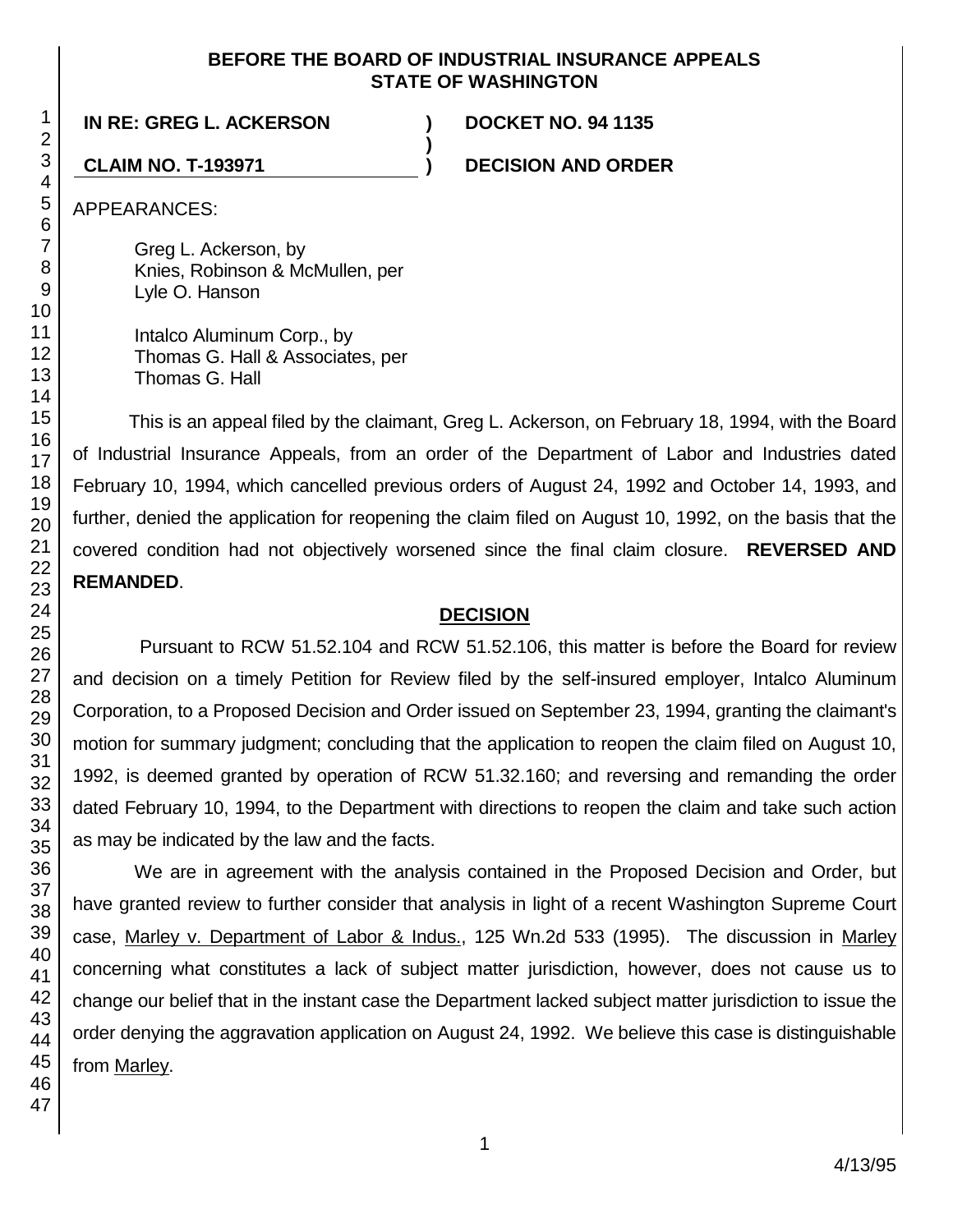We also take this opportunity to elaborate on the application of provisions of RCW 51.32.160 when the issue of first claim closure is pending on appeal before the Board. We conclude that, under those circumstances, the Department must act within 90 days from the date on which the Board order addressing the initial claim closure is communicated, or the application will be deemed granted. In Mr. Ackerson's case, the Department did not issue an order in response to the aggravation application within 90 days of communication of the order affirming the Department's initial closure. On this issue, summary judgment in favor of Mr. Ackerson was proper, remanding this matter to the Department to have the application to reopen the claim for aggravation deemed granted.

On August 29, 1991, the Department issued an order affirming a prior order closing Mr. Ackerson's industrial insurance claim with a permanent partial disability award equal to a Category 3 low back impairment. Mr. Ackerson appealed that order to the Board of Industrial Insurance Appeals. While the claim was on appeal at the Board, Mr. Ackerson filed an application with the Department to reopen his claim for aggravation of condition. Mr. Ackerson filed the application to reopen with the Department on August 10, 1992. Two weeks later, on August 24, 1992, the Department entered an order denying the application to reopen on the basis that the condition had not objectively worsened since final claim closure.

After hearings before the Board on the appeal from the Department order of August 29, 1991, closing the claim with a permanent impairment award, a Proposed Decision and Order was issued on April 26, 1993, affirming the claim closure. On June 4, 1993, Mr. Ackerson petitioned the Board for review of the proposed order, and on June 16, 1993, the Board entered an order denying the Petition for Review, adopting the proposed decision that affirmed the claim closure. The Department received the Board order denying the Petition for Review on June 17, 1993.

On September 2, 1993, the claimant protested the Department order of August 24, 1992, denying his aggravation application. The Department then issued an order on October 14, 1993, declaring the order of August 24, 1992, void and reopening the claim effective May 12, 1992, for the reason that the decision allowing or denying the application for reopening was not timely as required by RCW 51.32.160. Intalco filed a timely appeal to the Board of Industrial Insurance Appeals from the order dated October 14, 1993. The Department held the order of October 14, 1993, in abeyance. On February 10, 1994, the Department issued an order cancelling previous orders of August 24, 1992 and October 14, 1993, and denied the application to reopen the claim. The claimant appealed from that order of February 10, 1994. It is this appeal which is before us in Docket 94 1135.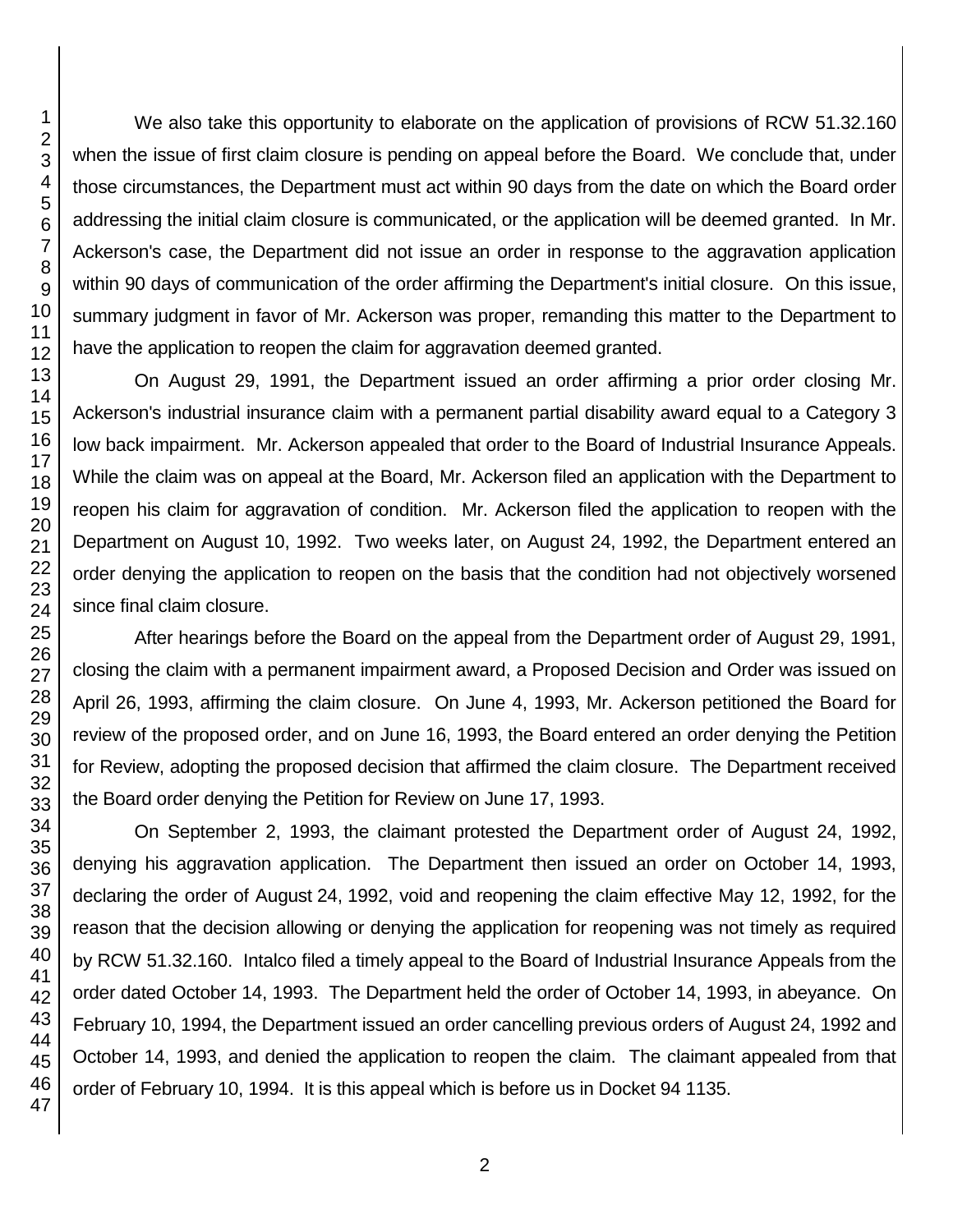The essential element of an application to reopen a claim for worsening of a work-related condition is that there actually be a worsened or "aggravated" medical condition. Proof of medical worsening requires a comparison of the worker's condition over time. The components or elements of this comparison are the worker's condition when the claim was first closed with the worker's condition when the application to reopen is filed.<sup>1</sup> As long as the claim remains initially open, there can be no worsening of a condition because the medical condition must reach a plateau of medical stability, allowing the claim to be closed. Subsequent to medical stability and eventual claim closure, the worker may file for a worsened condition. The date of the original claim closure then provides a final and binding basis for comparison to determine if worsening has occurred.

If and when a worker does make an application to reopen a claim for a worsened condition related to work, the Department must timely consider such a request. RCW 51.32.160 provides that an application to reopen a claim for worsening or aggravation is "deemed granted" if the Department does not issue an order denying the application to reopen within 90 days of filing the application with the Department.

In the present case, the Department issued such an order denying Mr. Ackerson's application to reopen within 2 weeks of the filing of the application, on August 29, 1992. However, there was no first closing order in existence at the time of the denial which could have formed the basis of the requisite comparison of medical findings to determine if a worsening had occurred. Understandably, the claimant did not protest the August 29, 1992 order until September 2, 1993, a year later when the first claim closure had finally been determined. The claimant asserts that the order denying the aggravation application did not become final because the Department did not have subject matter jurisdiction at the time it issued the order on August 24, 1992. We agree.

In Marley, the Supreme Court held that an unappealed final order of the Department that rejects the surviving spouse's claim for benefits precludes the surviving spouse from rearguing the same claim at a later date. Mrs. Marley argued that the Department had incorrectly applied the law when it had issued the original decision denying her benefits, and that therefore the order was "void" when entered, and that she could attack the decision at any time. The Court held that an administrative order is not void unless the agency that entered the order lacked either personal

l

 These dates, the closing order, and the date of the application to reopen are often referred to as "terminal dates" in the lexicon of Washington industrial insurance. We will avoid the use of "terminal dates" in this decision to avoid confusing terms that might obscure the facts of this appeal.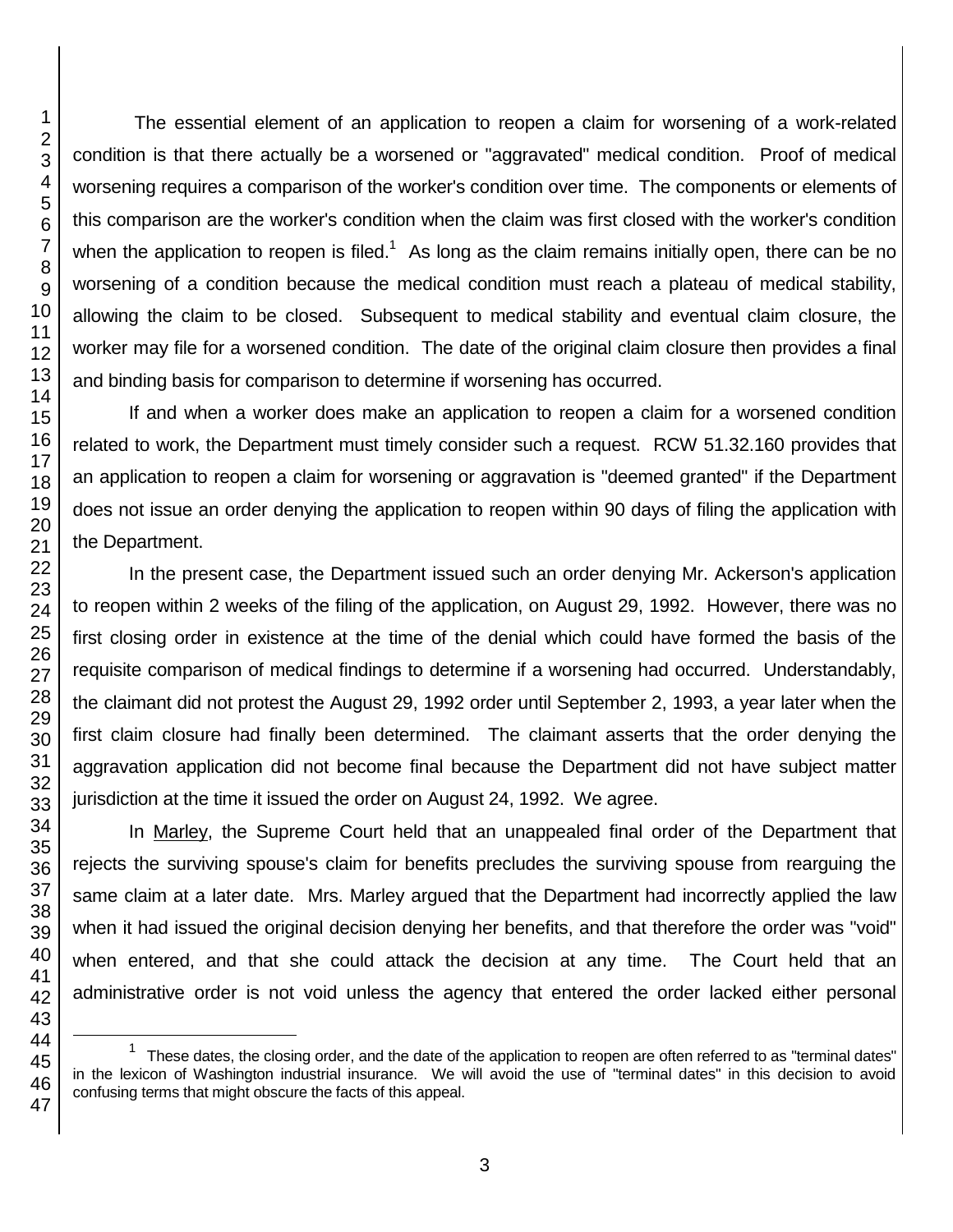jurisdiction over the parties or subject matter jurisdiction over the claim. An administrative agency has subject matter jurisdiction if it has authority to adjudicate the "type" of controversy involved in the claim.

At the time Mr. Ackerson filed his aggravation application, an appeal was pending before the Board regarding the issue of claim closure. In Reid v. Department of Labor & Indus., 1 Wn.2d 430 (1939), the Washington Supreme Court also stated that:

> It is a condition prerequisite to the reopening of a claim for . . . aggravation of disability that there be a determination as to the disability and the rate of compensation to be awarded therefor, and the further condition that there be a change in the claimant's condition since that determination. **That is to say, until there has been a final determination as to the amount of the award to which a claimant is entitled, there cannot be entertained a claim for aggravation**; as the standard by which to determine the award for aggravation, diminution, or termination of disability . . . **is the difference between [the] original award and** the amount to which he would be entitled because of his **condition subsequent thereto**.

(Emphasis added.) Reid, at 437.

The Reid Court recognized that the Department's authority to act upon the aggravation application is suspended or tolled until such time as there is a final determination of what the claimant's condition was as of the initial claim closure. Under such circumstances, it is more than just legal error for the Department to act upon an aggravation application. The Department is precluded from adjudicating aggravation types of issues so long as the first claim closure is pending on appeal. The "prerequisite" factors to create the issue of worsening are not yet in existence. Any action taken by the Department deciding whether the aggravation application should be accepted or denied, prior to a final and binding determination of initial claim closure, is void in that the Department lacks subject matter jurisdiction.

Thus, in Marley, the Department had the authority to decide whether Mrs. Marley was living in a state of abandonment under RCW 51.08.020, and whether she was eligible for workers' compensation benefits as a beneficiary. The Court held that even if the Department makes a legal error in determining whether or not Mrs. Marley is a beneficiary, the Department had the authority to decide that "type" of controversy--issues of eligibility in workers' compensation claims. The Department's order may not be attacked as a "void" order simply because it interpreted the law wrongly. But, in the present case, we must conclude that Reid divests the Department of authority to decide issues of aggravation of condition when the issue of what a claimant's condition is on the first terminal date is pending on appeal. That "type" of controversy "cannot be entertained" by the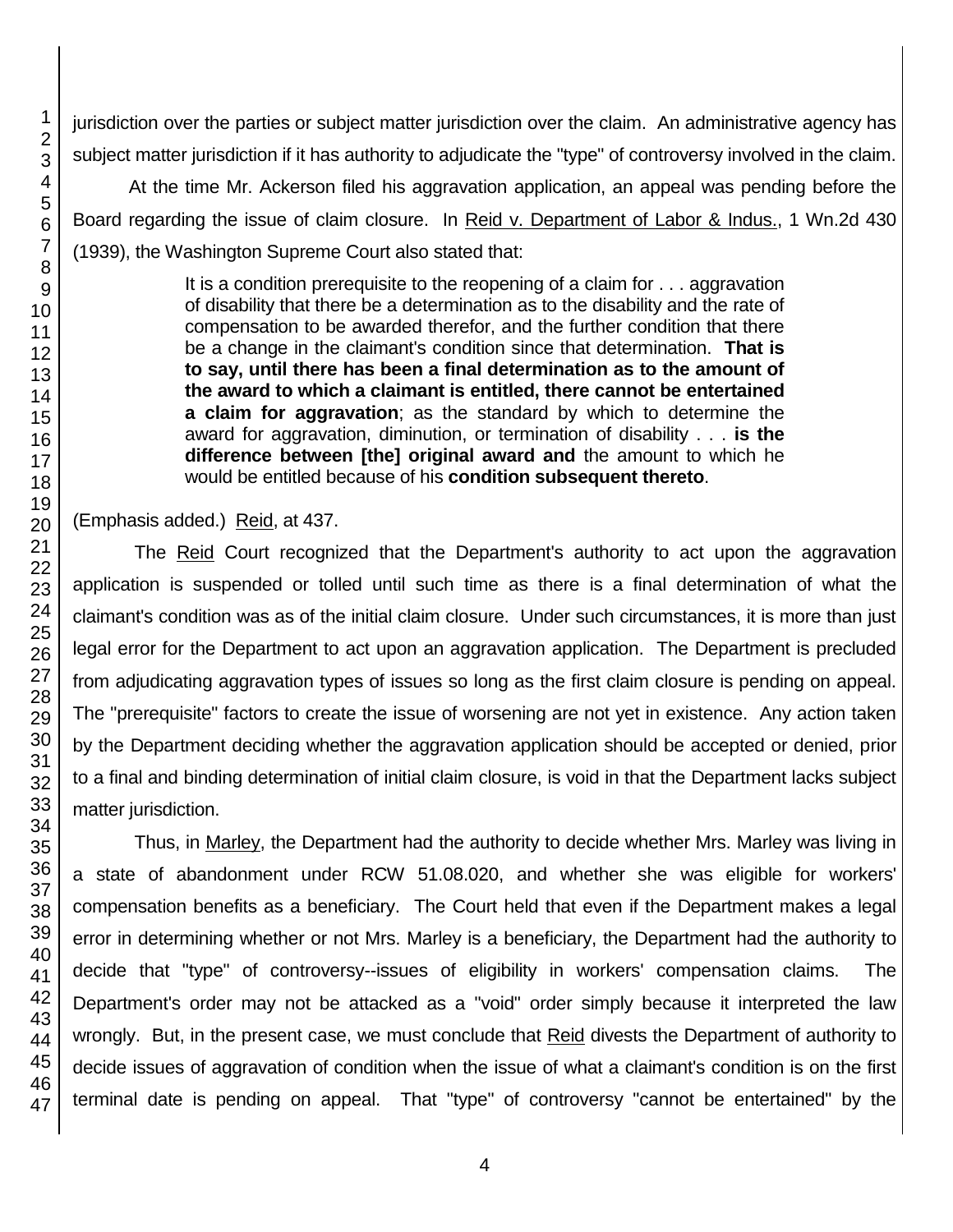Department until such time as the first claim closure becomes final. This is more than the Marley facts in that there was no authority to issue the order in the first place and not a question of an otherwise authorized order which erred in applying the law. We therefore conclude that the Department ruled on the aggravation application when it did not have jurisdiction over the subject matter regarding the issue of a reopening of the claim for worsening or aggravation of condition. The Department order of August 24, 1992, is void and non-binding on the parties.

Benefits as a beneficiary. The Court held that even if the Department makes a legal error in determining whether or not Mrs. Marley is a beneficiary, the Department had the authority to decide that "type" of controversy--issues of eligibility in workers' compensation claims. The Department's order may not be attacked as a "void" order simply because it interpreted the law wrongly. But, in the present case, we must conclude that Reid divests the Department of authority to decide issues of aggravation of condition when the issue of what a claimant's condition is on the first terminal date is pending on appeal. That "type" of controversy "cannot be entertained" by the Department until such time as the first claim closure becomes final. This is more than the Marley facts in that there was no authority to issue the order in the first place and not a question of an otherwise authorized order which erred in applying the law. We therefore conclude that the Department ruled on the aggravation application when it did not have jurisdiction over the subject matter regarding the issue of a reopening of the claim for worsening or aggravation of condition. The Department order of August 24, 1992, is void and non-binding on the parties claim for benefits that is filed. If a worker files a claim for benefits beyond the statutory time limitations, the Department lacks subject matter jurisdiction to consider and rule upon that application. Wilbur v. Department of Labor & Indus., 38 Wn. App. 553, 556, 686 P.2d 509 (1984). Although the language in Marley may be argued to overrule Reid and Wilbur, we do not believe it goes that far as neither of these cases were cited or discussed.

Intalco also contends that the Board order of June 16, 1993, does not become final until 30 days after communication of the order to the Department because during that period the order could have been appealed to superior court, and the Board order might not have become the final order on the issue of claim closure. Intalco argues that the 90-day proviso contained in RCW 51.32.160 begins to run only after the 30 days expire, and the order of the Board has not been appealed to superior court. Thus, under the theory advanced by Intalco, the Department would have 120 days from the date of the Board order to issue an order dealing with the aggravation application, or it is deemed granted.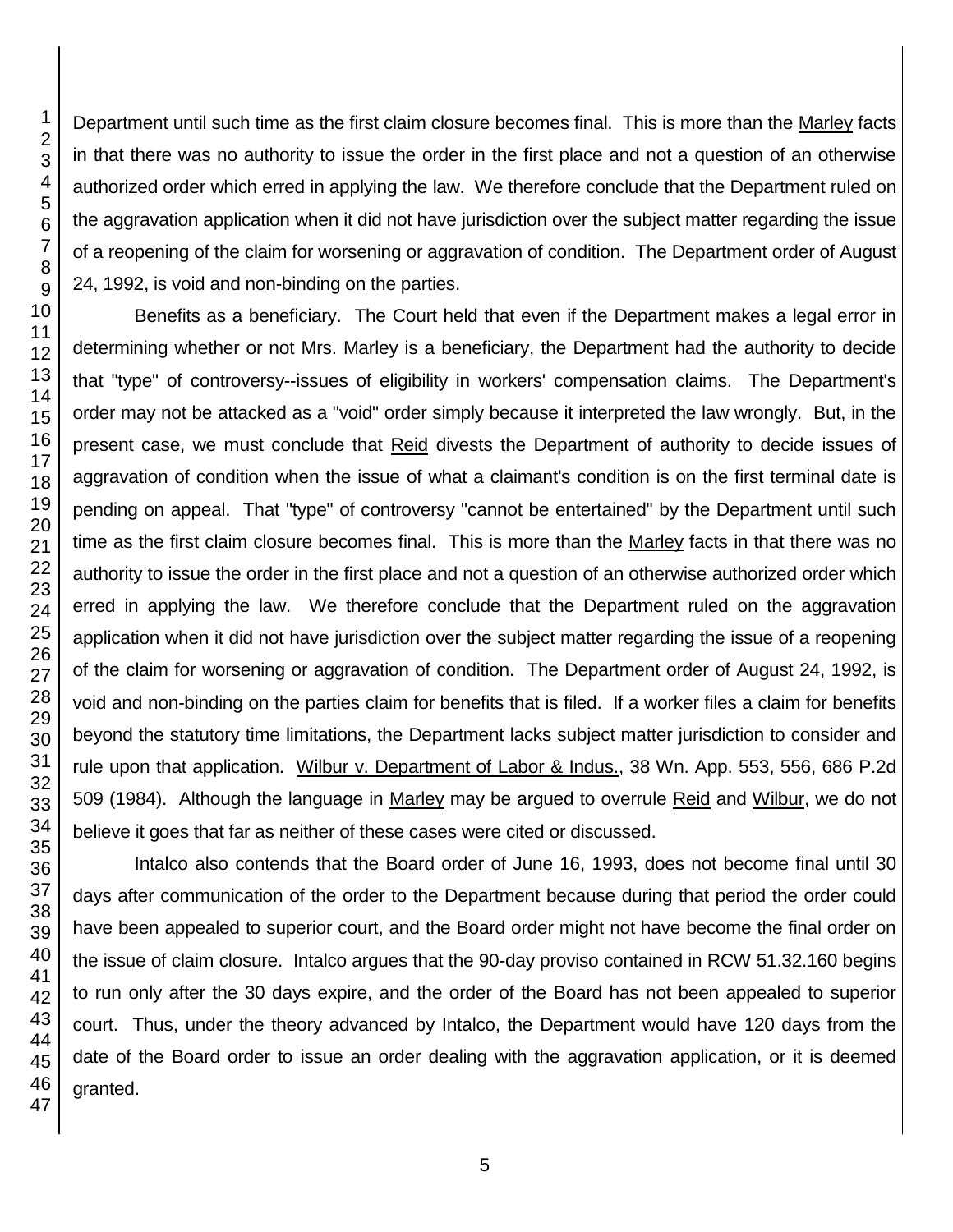l

In In re Edwin E. Fiedler, BIIA Dec., 90 1680 (1990), the Board specifically addressed the issue of when the 90 days begins to run in cases where the first closing order is on appeal in superior court. The Board held that the 90 days began to run when the Department received a conformed copy of an order from the court dismissing the appeal. Voluntarily dismissing the appeal in superior court caused the Department order under appeal to become final. When the Department receives the order of dismissal, it has 90 days to act on the aggravation application, or the application to reopen is deemed granted.

We also take direction from the Court of Appeals, Division Three decision, Pillsbury Co. v. Department of Labor & Indus., 69 Wn. App. 828 (1993). The court held that, under the former RCW 51.32.160, requiring an application to reopen an industrial injury claim within 7 years of the date the compensation terminated, the 7-year period begins to run on the date the Board enters an order affirming claim closure and terminating benefits. That order was not appealed to superior court. The Pillsbury Court does not offer an additional 30-day period from the date of the Board order, but concludes that the period starts from the date the Board order is issued. In Pillsbury, the Court of Appeals relies upon two Washington cases addressing what date commences the running of the statute of limitation for filing an application to reopen a closed claim--Hunter v. Department of Labor & Indus., 190 Wash. 380 (1937); and Hutchins v. Department of Labor & Indus., 44 Wn. App. 571 (1986).

In applying these cases to the present issue, we conclude that the date commencing the 90 day period contained in the present statute is the date the Board order is communicated to the Department.<sup>2</sup>

In the present case, on June 17, 1993, the Department received the Board order affirming the first claim closure. The Department had until September 15, 1993, to act on Mr. Ackerson's

 $2$  We acknowledge that an appeal from a Board order within 30 days to superior court would continue to suspend the requirement for further Department action on the application to reopen. It might be tempting to argue that the Department should not be required to act on a previously filed application to reopen until such time it was certain it had to respond, that is to say, that the Board's order was unappealed and therefore final. We do not think it is a hardship on the Department to be prepared to act on an application to reopen. Under the facts of this appeal, the Department has had the application in its possession for quite some time (around 9 months), and could adequately plan for the evaluation needed to rule on the reopening request. Medical examinations, for example, could be scheduled with sufficient "lead time" to cancel them without penalty if an appeal were filed. If no appeal is filed, then the Department can still obtain the information necessary to resolve the reopening issues within the 90-day period of time provided in RCW 51.32.160. In any event, such concerns are irrelevant in light of our decision here and in light of Pillsbury.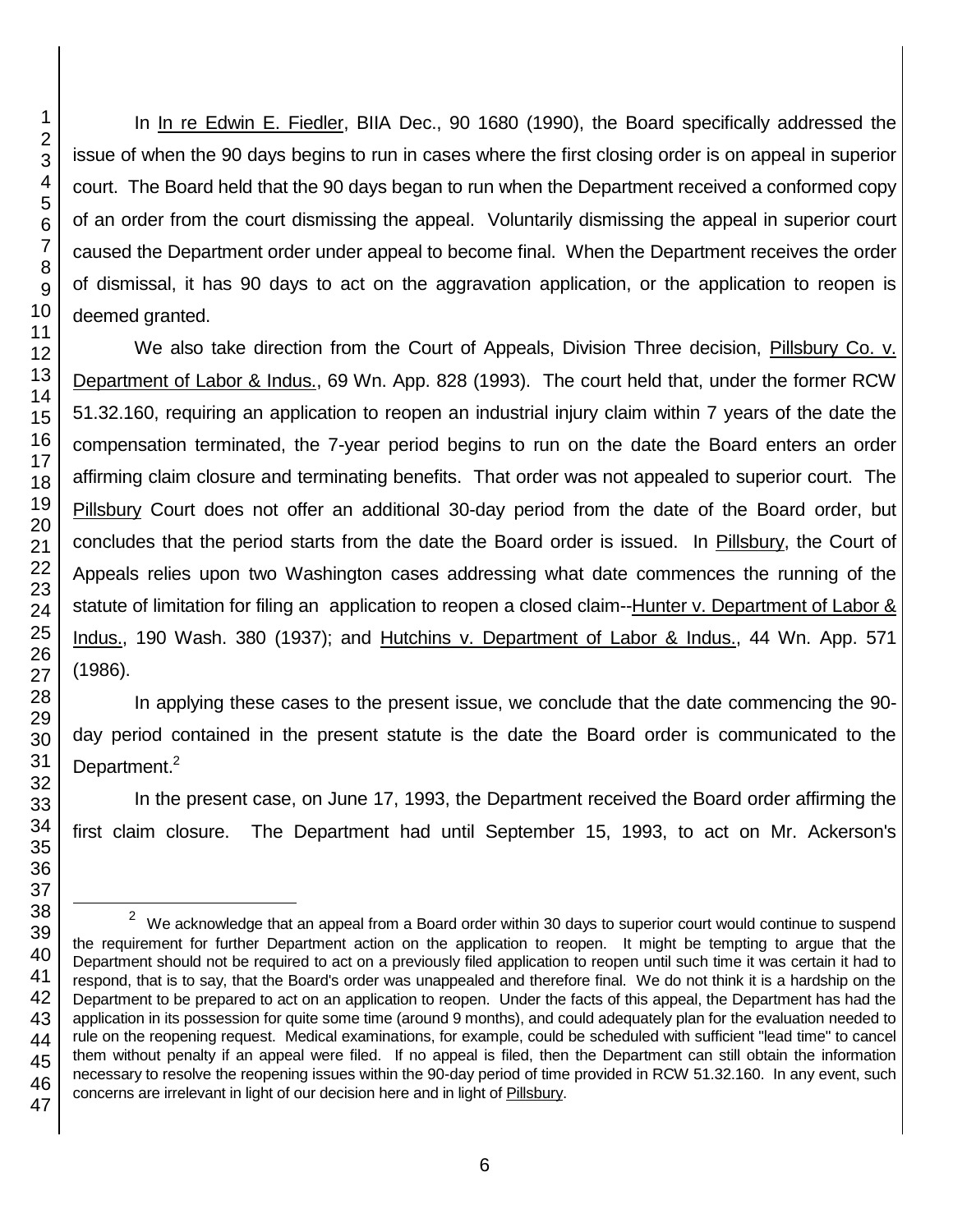aggravation application before it was deemed granted by operation of RCW 51.32.160. It did not act, and Mr. Ackerson's claim is deemed reopened.

# **FINDINGS OF FACT**

1. Gregory L. Ackerson filed a claim for industrial insurance benefits on February 9, 1988, alleging an injury to have occurred during the course of his employment at Intalco Aluminum Corporation. The claim was allowed and benefits paid. On July 24, 1991, the Department issued an order closing the claim with time loss compensation and a permanent partial disability award equal to Category 3 for low back impairment, paid at 75 percent of the monetary value. Mr. Ackerson timely protested the order of July 24, 1991, and the Department issued an order on August 29, 1991, affirming the July 24, 1991 order. Mr. Ackerson timely appealed the order of August 29, 1991, to the Board and on November 15, 1991, the Board granted the appeal and assigned it Docket 91 5453.

On August 10, 1992, Mr. Ackerson filed with the Department an application to reopen his claim for aggravation of condition. On August 24, 1992, the Department issued an order denying the application to reopen on the basis that the covered condition had not objectively worsened since final claim closure.

On April 26, 1993, the Board issued a Proposed Decision and Order affirming the Department order of August 29, 1991. On June 4, 1993, Mr. Ackerson petitioned for review of the proposed decision of April 26, 1993. On June 16, 1993, the Board issued an order denying the claimant's petition for review.

On September 2, 1993, Mr. Ackerson protested the order of August 24, 1992. On October 14, 1993, the Department issued an order declaring the order of August 24, 1992, as null and void, and reopening the claim effective May 12, 1992, on the basis that the decision was not made by July 25, 1993, as required by RCW 51.32.160. On December 8, 1993, the self-insured employer appealed the October 14, 1993 order. The Department held the order of October 14, 1993, in abeyance and on February 10, 1994, the Department issued an order cancelling orders of August 24, 1992 and October 14, 1993, and denying the application to reopen received on August 10, 1992, on the basis that the covered condition had not objectively worsened since final claim closure.

On February 18, 1994, Mr. Ackerson filed a Notice of Appeal from the provisions of the Department order of February 10, 1994, and on March 21, 1994, the Board issued an order granting the appeal and assigning it Docket 94 1135.

2. On June 17, 1993, the Department received formal communication that the Board had denied the claimant's Petition for Review of the proposed decision issued on April 26, 1993, affirming the provisions of the Department order of August 29, 1991, and closing the claim with a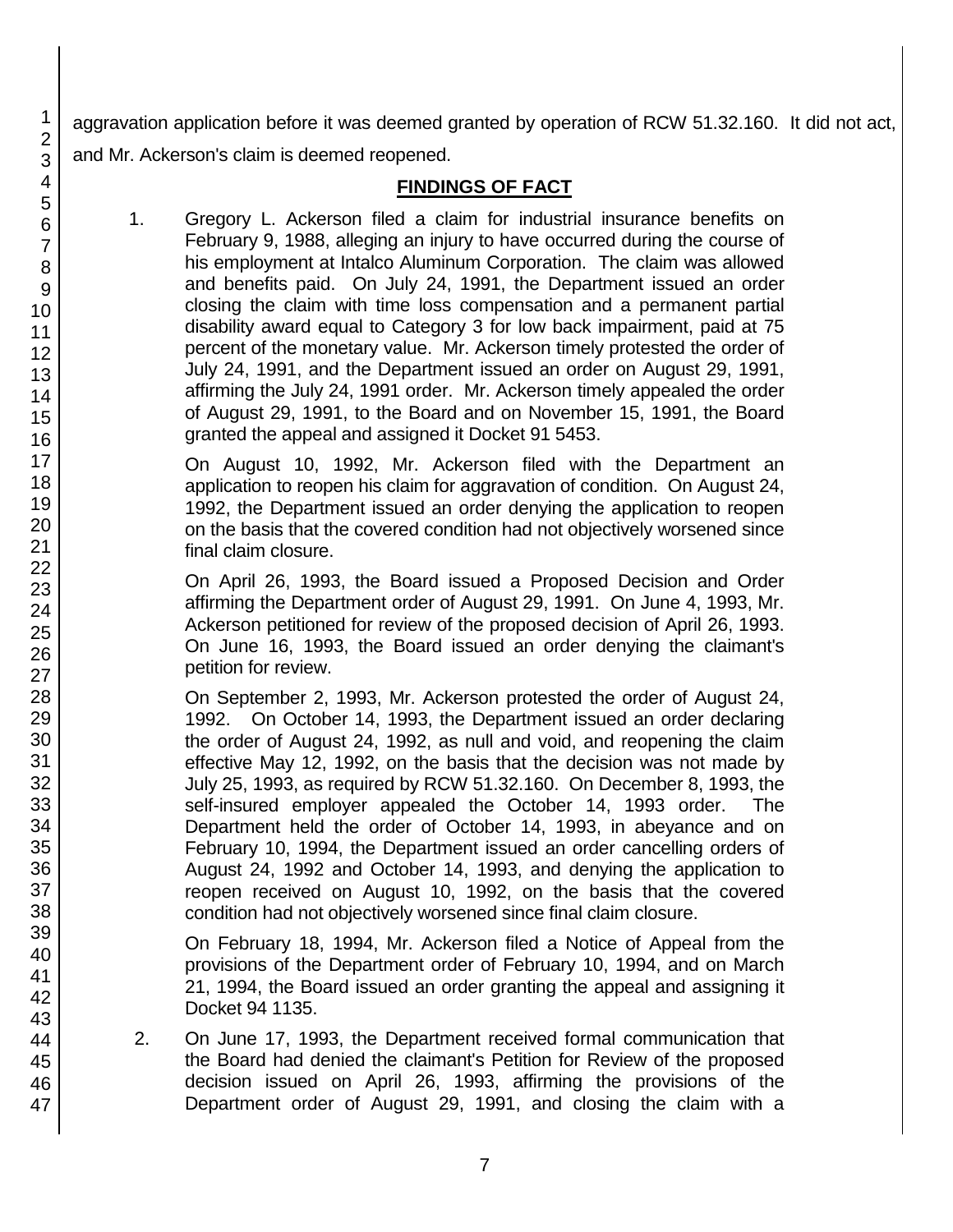permanent partial disability award equal to Category 3 for low back impairment, paid at 75 percent of the monetary value.

3. The Department failed to issue an order denying Mr. Ackerson's application to reopen his claim within 90 days of the receipt of the Board's order denying the claimant's Petition for Review of the closing order of August 29, 1991, and furthermore failed to take further action to extend the time for making a final determination on the application.

#### **CONCLUSIONS OF LAW**

- 1. The Board has jurisdiction over the parties and subject matter to this appeal.
- 2. The Department order dated August 24, 1992, is null and void. The Department did not have jurisdiction over the subject matter of the type of controversy until such time as the first claim closure became final.
- 3. The claimant's application to reopen his claim filed on August 10, 1992, is deemed granted by operation of RCW 51.32.160.
- 4. A review of the Board record establishes no genuine issue of material fact in this appeal.
- 5. Gregory Ackerson is entitled to judgment as a matter of law pursuant to CR 56.
- 6. The order of the Department dated February 10, 1994, which cancelled the previous orders of August 24, 1992 and October 14, 1993, and denied the reopening application received on August 10, 1992, is incorrect and is reversed. This matter is hereby remanded to the Department with direction to reopen the claim and take such action as may be indicated by the law and facts.

### It is so **ORDERED**.

Dated this 13th day of April, 1995.

### BOARD OF INDUSTRIAL INSURANCE APPEALS

/s/\_\_\_\_\_\_\_\_\_\_\_\_\_\_\_\_\_\_\_\_\_\_\_\_\_\_\_\_\_\_\_\_\_\_\_\_\_\_\_\_

S. FREDERICK FELLER Chairperson

/s/  $\,$ 

FRANK E. FENNERTY, JR. Member

# **DISSENT**

The Board majority ignores the clear, direct, language of the Supreme Court in the Marley decision concerning when an order is void and non-binding. In Marley, the Supreme Court specifically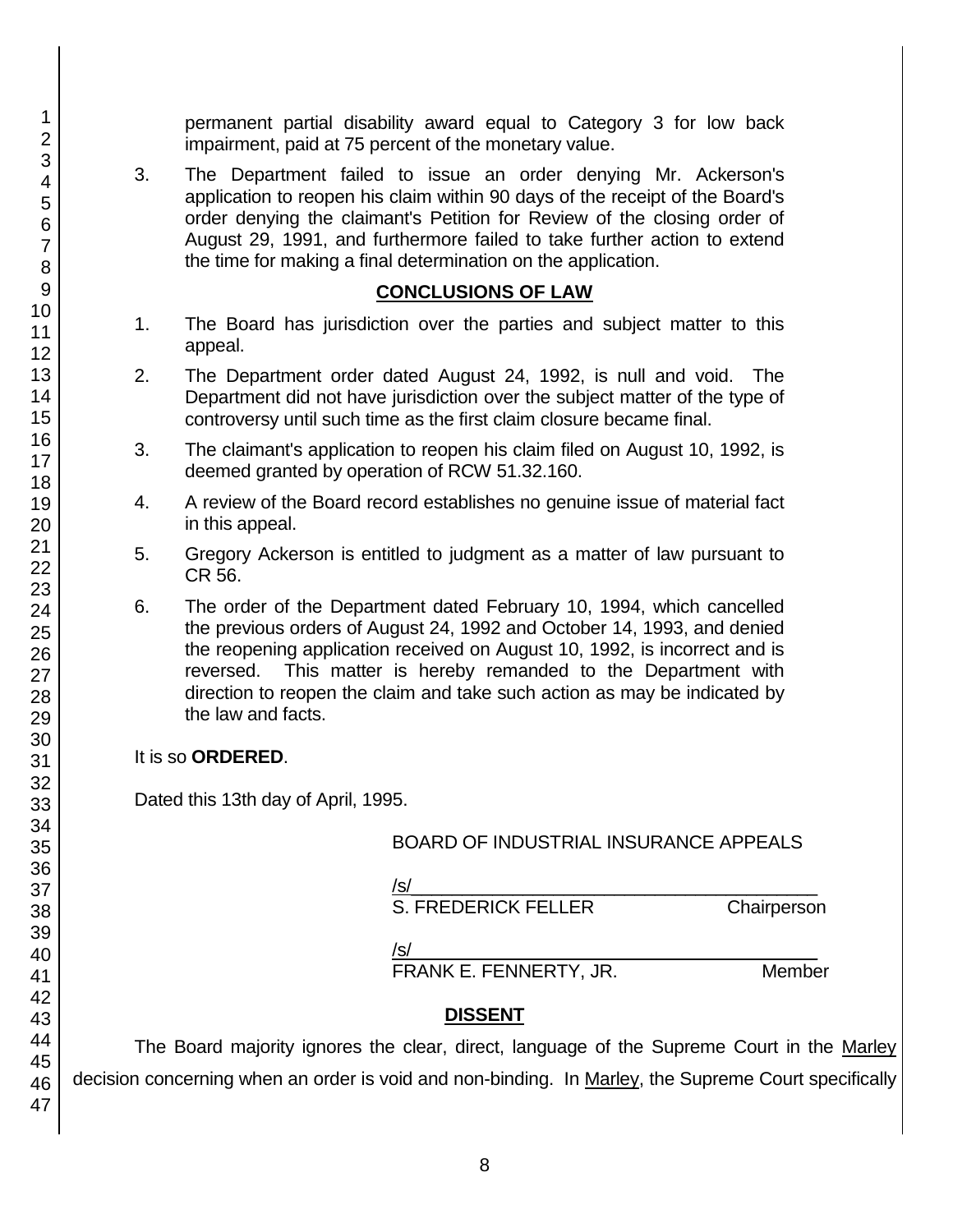adopts the Restatement (Second) of Judgments Section 11 definition of subject matter jurisdiction: "[a] judgment may properly be rendered against a party only if the court has authority to adjudicate the **type of controversy** involved in the action." The Court goes on to explain:

> We italicize the phrase "type of controversy" to emphasize its importance. A court or agency does not lack subject matter jurisdiction solely because it may lack authority to enter a given order. **. . .** A tribunal lacks subject matter jurisdiction when it attempts to decide a type of controversy over which it has no authority to adjudicate.

(Emphasis added.) Marley, at 539. If the type of controversy is within the authority of an agency to decide, then all other defects or errors go to something other than subject matter jurisdiction. "A lack of subject matter jurisdiction implies that an agency has **no authority to decide the claim at all**, let alone a particular kind of relief." (Emphasis added.) Marley, at 539.

The Marley Court proceeds to identify what matters are within the authority of the Department of Labor and Industries, stating that the Legislature has granted the Department of Labor and Industries broad authority to decide claims for workers' compensation (at 539), that the Department has subject matter jurisdiction **to adjudicate all claims for workers' compensation** (at 542), and that the type of controversy involved in the Marley case (whether Mrs. Marley was living in a state of abandonment under RCW 51.08.020) is within the Department's domain to decide, whether decided rightly or wrongly (at 543).

The Marley Court did not identify exceptions to the Department's authority to act in workers' compensation claims. Entitlement to workers' compensation is within the broad **type of controversy** the Department of Labor and Industries has authority to decide. Applications to reopen workers' compensation claims are precisely the **type of controversy** within the Department's authority to adiudicate.

Mr. Ackerson filed an application to reopen his claim, and the Department issued the August 24, 1992 order denying the reopening application. On what basis does the majority conclude there is a limitation on the Department's authority to deal with that reopening application? The majority cited Reid as authority for its conclusion that the Department lacks subject matter jurisdiction over aggravation applications where there is an appeal pending. In fact, the Reid Court made absolutely no mention of divesting the Department of jurisdiction to act on an aggravation application. The Reid Court pointed out the logical inconsistency of acting on an aggravation application before findings at the first terminal date have been conclusively determined. Without that determination, there are no